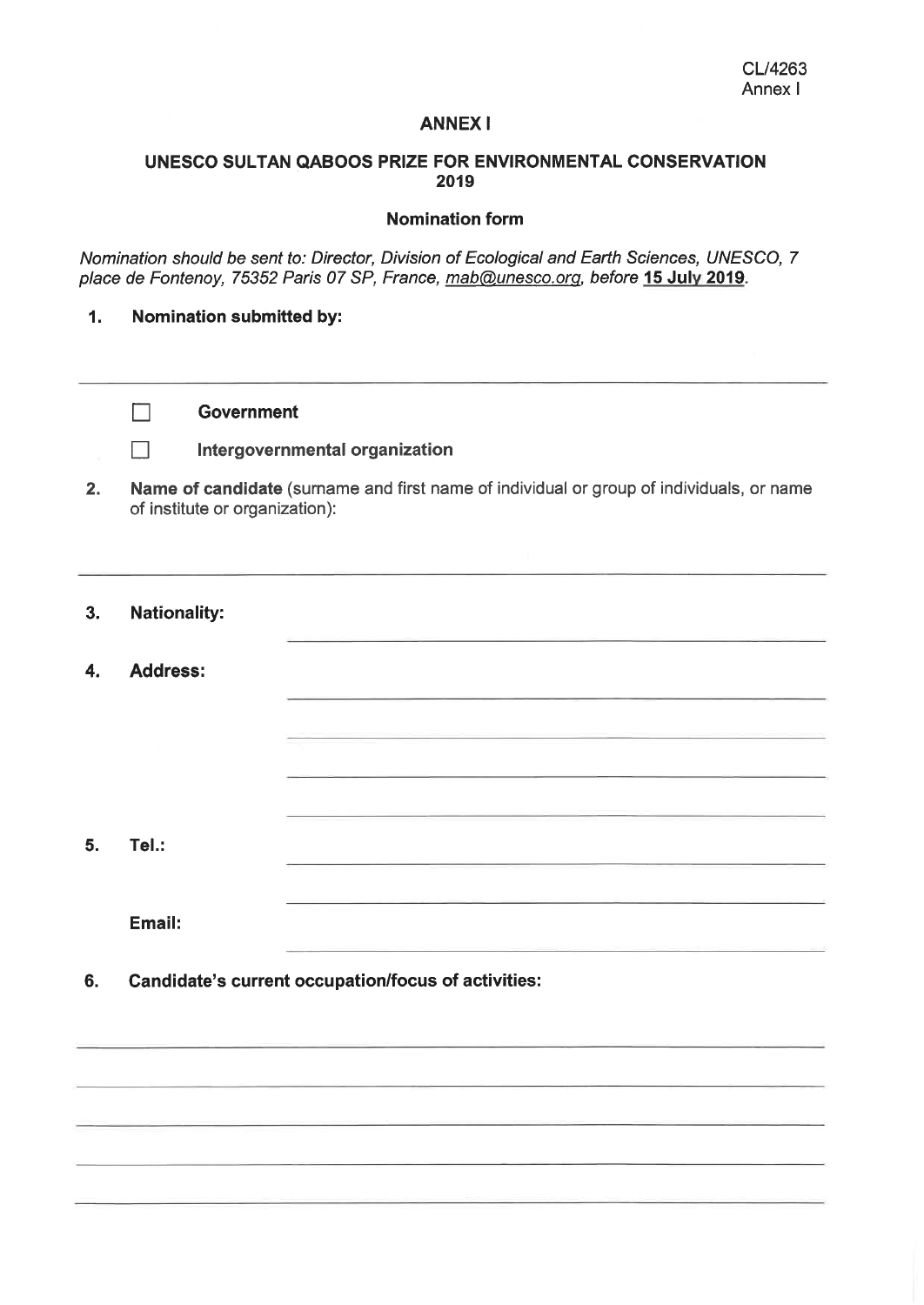CL/4263 Annex  $l$  – page 2

7. Summary of significant contributions by thé candidate to thé management or conservation of thé environment, consistent with thé policies, aims and objectives of UNESCO, and in relation to thé Organization's programmes in this field, i.e. environmental and natural resources research, environmental éducation and training, creation of environmental awareness through the preparation of environmental information materials and activities aimed at establishing and managing protected areas, including in relation to sustainable tourism, such as Biosphere Reserves, natural World Heritage sites and UNESCO Global Geoparks:

8. Brief summary of relevant work or the results of relevant work, publications and other supporting documents of major importance: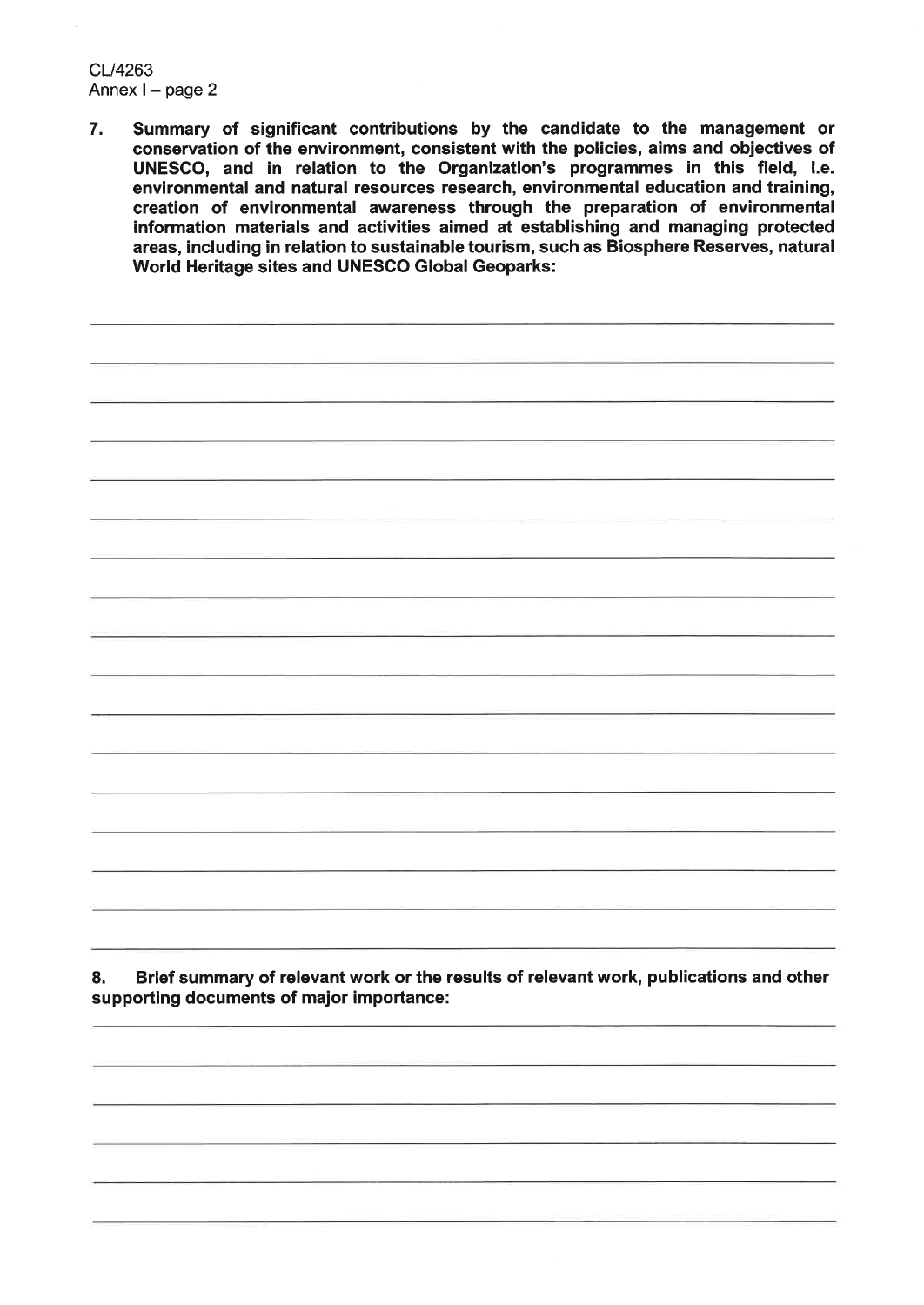9. Referees: Please provide the names of three persons, not related to the candidate who are familiar with his/her/its work:

| (i) | Name:              |  |
|-----|--------------------|--|
|     | <b>Profession:</b> |  |
|     | <b>Address:</b>    |  |
|     | Tel.:              |  |
|     | E-mail:            |  |

 $\tilde{\mathbf{x}}$